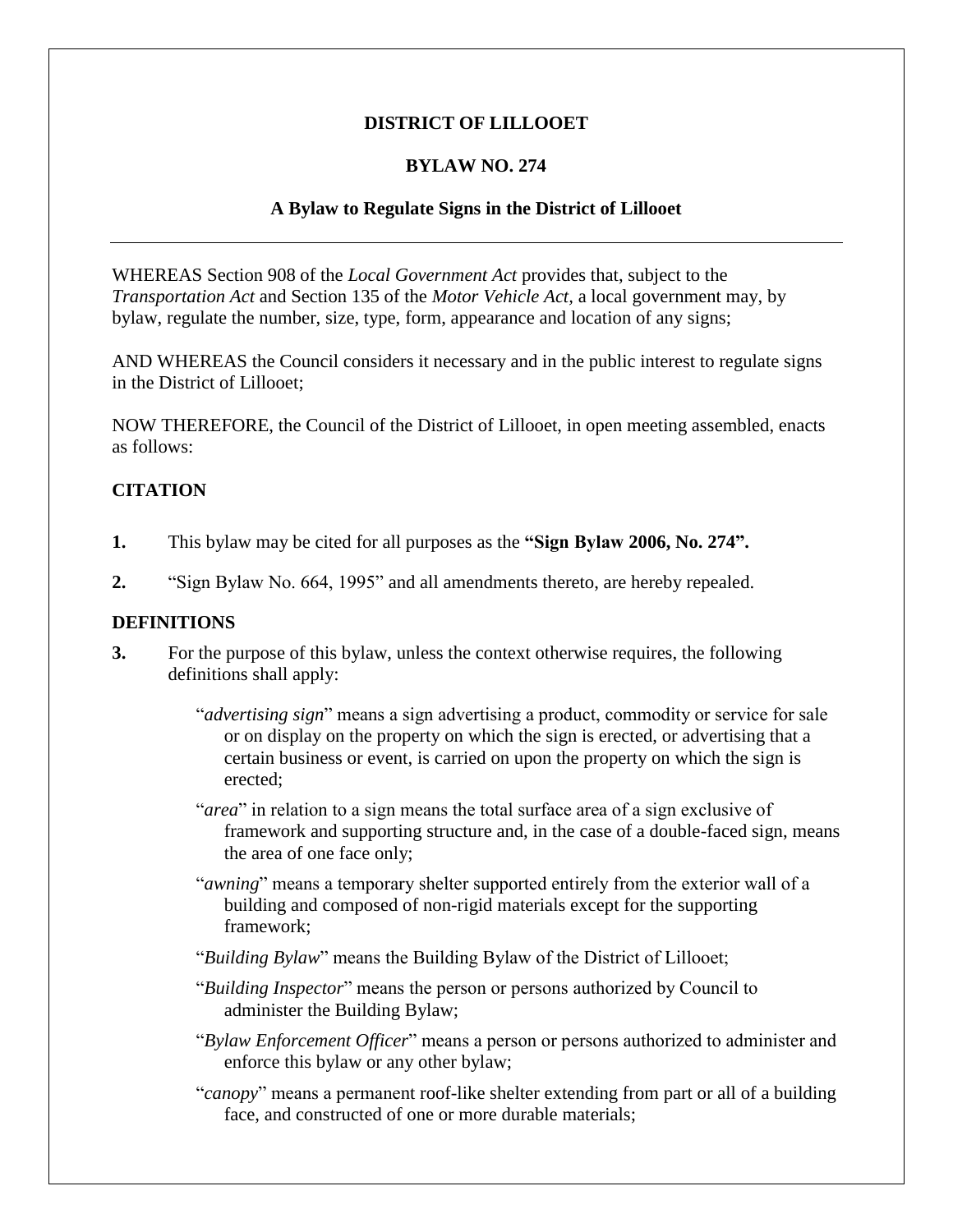"*Clerk*" means the municipal clerk of the District;

- "*community activity sign*" means a sign indicating that a community activity is about to be, is being, or will be carried on;
- "*community information sign*" means a sign, or a group of signs at a single location designated by Council as a community information stop, providing information on attractions, services, and facilities available in the community and surrounding area, and includes a community entrance or welcome sign;
- "*directional sign*" means a sign which serves solely to designate the location or direction of any place or area;
- "*directory sign*" means a sign listing religious activities, service club activities, and other similar community activities;
- "*District*" means the District of Lillooet;
- "*facia sign*" means a sign displayed on the surface of a building;
- "*flashing sign*" means a sign which contains an intermittent or flashing light source, or which includes the illusion of intermittent or flashing light by means of animation or an externally mounted intermittent light source;
- "*free standing sign*" means a sign which is not connected any way to a building and is self supporting;
- "*home occupation sign*" means a sign identifying a use which is accessory to a residential use and permitted as a home occupation under the Zoning Bylaw;
- "*owner*" means the registered owner of real property on which a sign is located, or the owner or lessee of a sign or his authorized representative;
- "*political sign*" means a sign erected to promote voting at an election for a particular candidate or in support of, or opposition to, a particular party or issue;
- "*prohibition sign*" means a sign indicating a prohibition or penalty respecting the property on which it is located;
- "*projecting sign*" means a sign projecting at an angle from a building or structure and attached to the building or a canopy or awning;
- "*public building sign*" means a sign located on the property of a public building, including a church, library or school, and indicating thereon only the name of the building and the activities pertaining to that building;
- "*real estate sign*" means a sign indicating only that the property on which it is located is for sale or rent, or has been sold or rented;
- "*sandwich board sign*" means an independent, moveable, free-standing sign that is designed to be placed on a sidewalk;
- "*scenic route sign*" means a standardized white and blue sign erected by the Ministry of Transportation and Highways and designed to aid motorists who wish to follow a designated scenic route;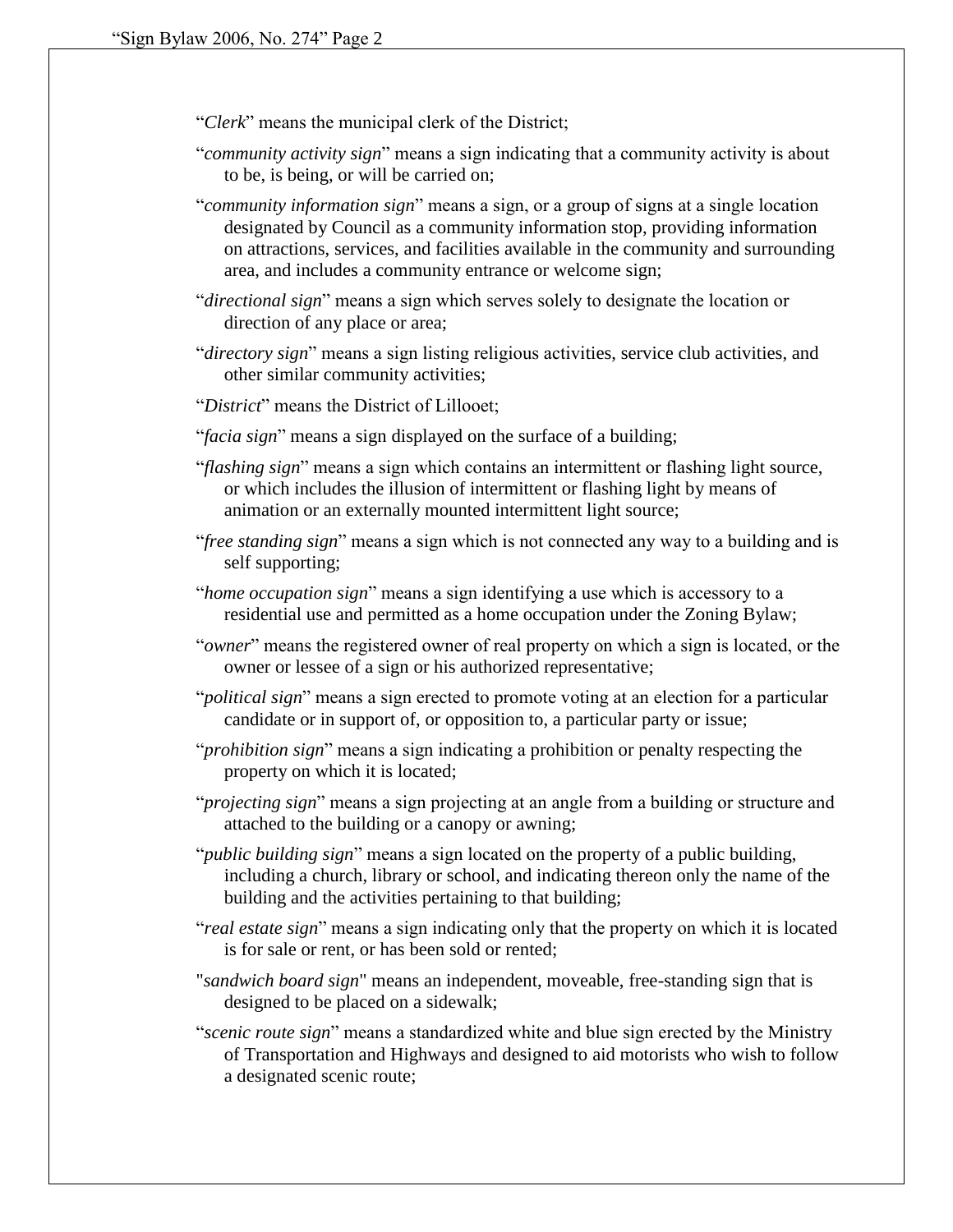- "*service and attraction sign*" means a standardized white and blue sign erected by the Ministry of Transportation and Highways and designed to direct motorists to specific tourist services, facilities, and attractions;
- "*sign*" means any visual representation or attention drawing device which communicates information or advertising for any purposes, displayed out of doors or on the exterior of a building, but does not include a traffic control device;
- "*street*" means and includes highways, streets, roads, lanes, sidewalks, public squares, boulevards and rights-of-way open to the public.
- "*third party sign*" means a sign
	- whether on a billboard or other structure primarily intended for the display of advertising, or upon the exterior of a building, wall, fence, or other structure primarily intended for other purposes; and
	- which advertises other than the occupants of the premises or the goods and services available on the premises on which the sign is displayed;

"*tourist area sign*" or "*tourist region sign*" means a sign erected to identify entry points into designated tourist areas or regions within the Province of B.C.;

"*Travel Info sign*" or "*Travel InfoCentre sign*" means a sign indicating the location of information of interest to travelers or the location of a travel information centre which provides information to travelers, and includes advance warning signs for travel information or a travel information centre;

"*Treasurer*" means the Director of Finance of the District of Lillooet;

- "*warning sign*" means a sign erected by a public authority and indicating a danger or hazard; and
- "*zone*" means one of the zones into which the District is divided under the Zoning Bylaw.

# **APPLICATION AND ADMINISTRATION**

- **4.** The provisions of this Bylaw shall apply to the whole of the area within the boundaries of the District.
- **5.** No owner or other person shall commence the installation, nor authorize or permit the installation, of a sign unless and until all permits and approvals under this Bylaw, the Building Bylaw and all other Municipal, Provincial and Federal statutes, regulations and bylaws have been obtained.
- **6.** An application for a sign permit shall be completed on the form attached hereto as Schedule A and forming part of this Bylaw, and shall be accompanied by a permit fee of \$100.00. The application shall be accompanied by plans and specifications showing:
	- (1) The proposed location of the sign in relation to boundaries of the site upon which it is to be situated;
	- (2) The proposed location of the sign in relation to any wall of the building;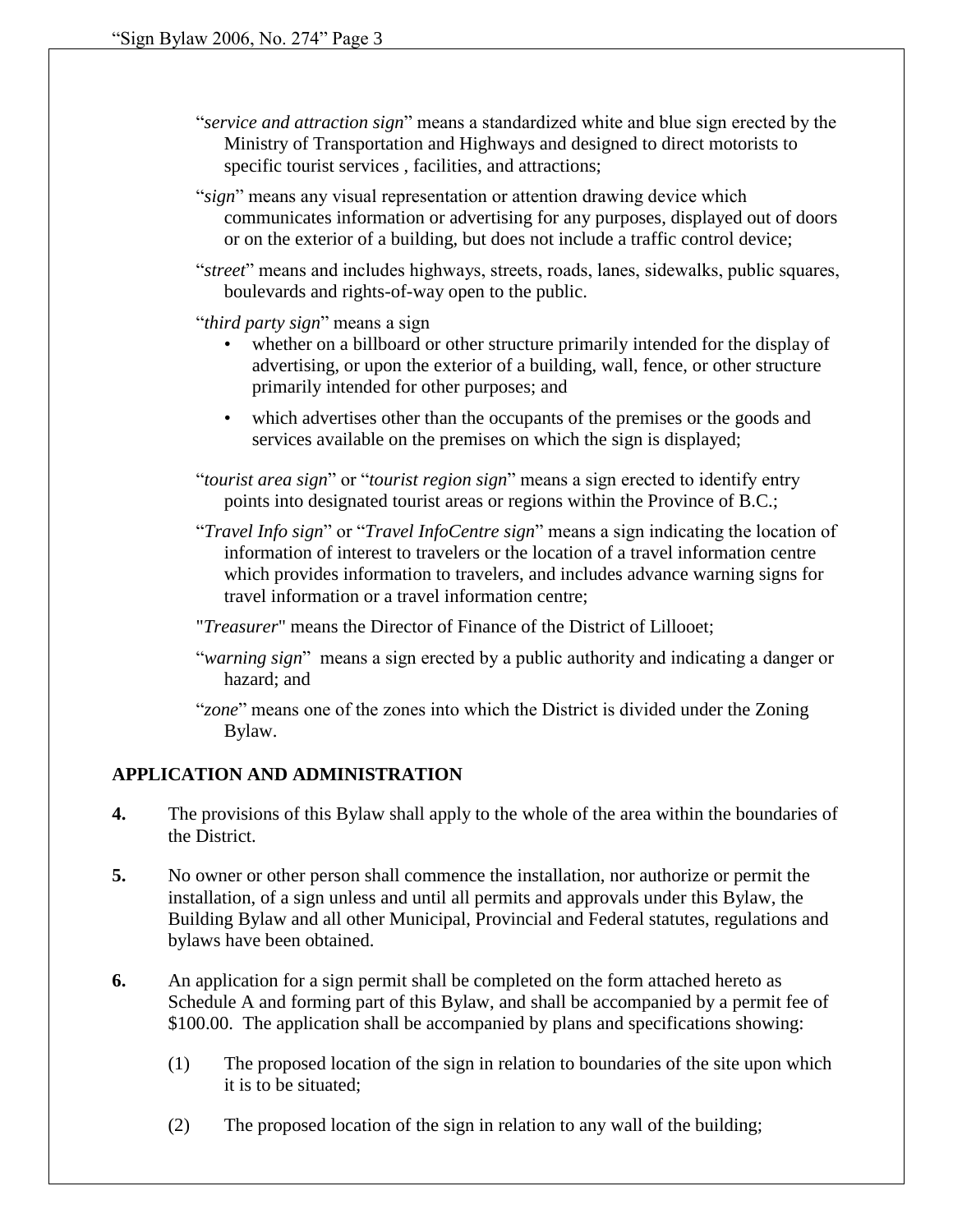- (3) The overall height of the sign and the amount of clearance beneath it measured from finished grade;
- (4) The type of illumination, and the colours to be used;
- (5) The type of construction and the materials to be used;
- (6) Such other information as the Building Inspector or Bylaw Enforcement Officer may require.
- **7.** In addition to the information on the application form and any requirements of the Building Bylaw, the applicant shall provide a sketch plan of the proposed sign including the text or other material to be included in the sign message.

#### **SIGN PERMITS**

- **8.** Where the Building Inspector is satisfied that an application for a sign permit, and the proposed sign, complies with the requirements of this Bylaw and any other applicable Bylaw and the Permit fee has been paid, the Building Inspector shall issue a sign permit in the form prescribed in Schedule "A".
- **9.** A sign permit is void if construction of the sign is not completed within 6 months of the date on which the permit was issued.
- **10.** Nothing in this Bylaw shall be interpreted as relieving any person from complying with the provisions of any other Bylaw of the District.
- **11.** Notwithstanding anything herein to the contrary, where the District has issued a development permit under Section 892 of the *Local Government Act* any condition, with respect to the type, size, or placement of signs, that is included in that development permit shall apply in place of the requirements of this bylaw.
- **12.** Every applicant for a sign permit for a sandwich board sign to be placed and displayed on a street or other District property, must indemnify the District from all liability arising from such placement and display by executing the form of indemnity set forth in Schedule "A" of this Bylaw.
- **13.** The Building Inspector, Bylaw Enforcement Officer or such other person as may be appointed by Council to administer this Bylaw:
	- (1) shall keep records of applications received, permit fees paid, sign permits issued, and such other records as he may deem necessary in relation to this Bylaw,
	- (2) shall issue permits when, to the best of his knowledge, the proposed sign complies with the requirements of this and any other applicable Bylaws, and
	- (3) may revoke any permit where there is a violation of any condition under which the permit was issued, or a violation of this or any other relevant Bylaw.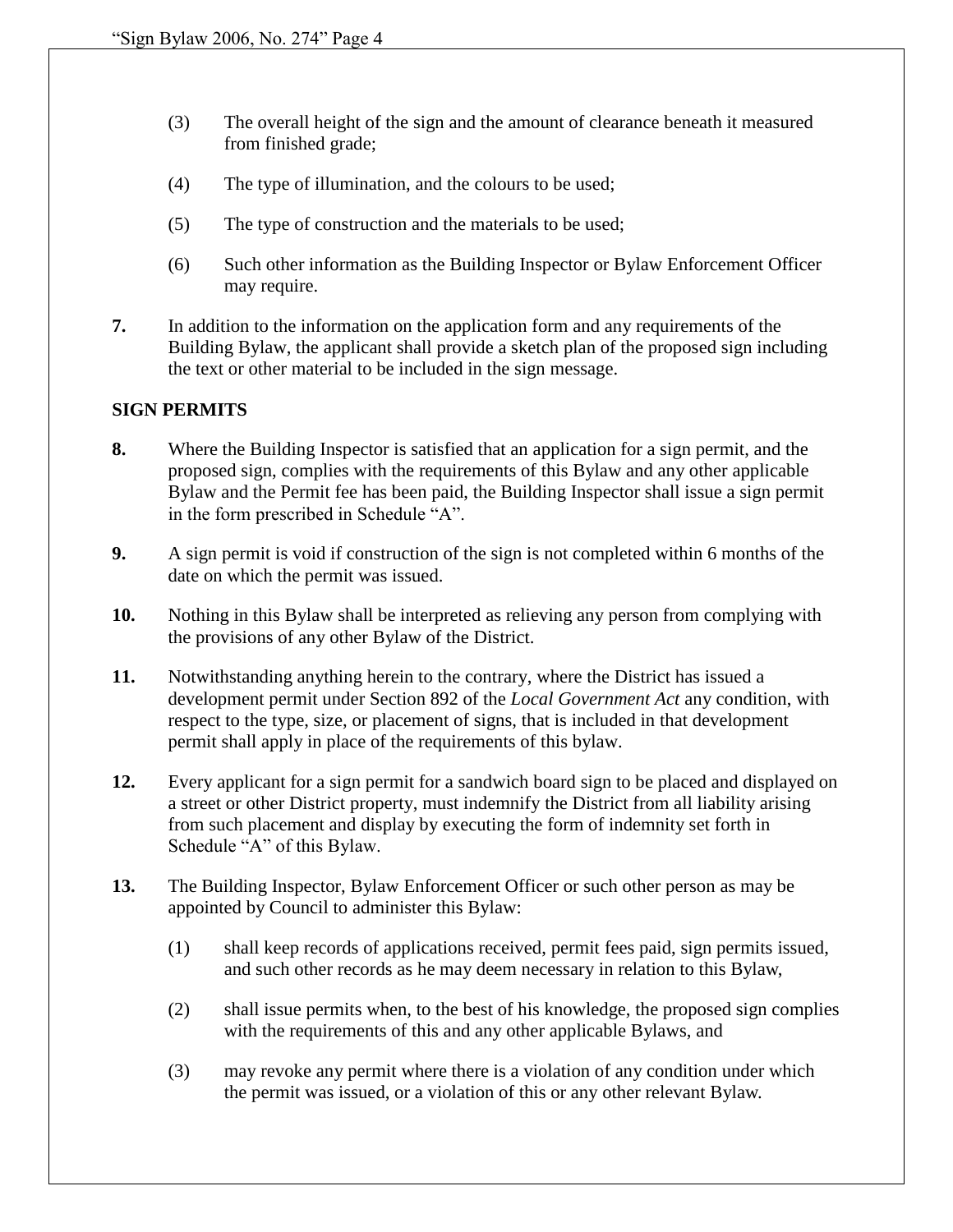- **14.** The Building Inspector or Bylaw Enforcement Officer may:
	- (1) enter, at all reasonable times, upon any property on which a sign is being, or has been, erected where the sign is subject to the provisions of this Bylaw,
	- (2) direct the immediate cessation or correction of all or any portion of the work relating to the erection or placement of a sign whenever such work is to the best of his knowledge not in conformance with the provisions of this Bylaw.
	- (3) order that an owner or occupier of premises on which a sign is located, maintain, alter, repair or remove the sign in accordance with the requirements of this Bylaw within the time period specified in the order where the sign is:
		- (a) Unsafe, defective or there is a danger of falling or other threat to the safety of persons or property;
		- (b) The sign has been installed or erected without a sign permit or otherwise in violation of this Bylaw;
		- (c) The permit for the sign has been revoked; or
		- (d) The sign has been abandoned or no longer serves the purpose for which it was erected;

And where the owner or occupier of the premises fails to comply with such order, the Building Inspector or Bylaw Enforcement Officer may enter on the premises and carry out such works or actions as is necessary to maintain, alter, repair or remove the sign at the cost of the owner or occupier. Where the owner or occupier fails to pay the District's cost of such works or actions, those costs may be collected from the owner of the premises, upon notice to the owner, in the same manner and with the same remedies as property taxes, and where such costs remain unpaid as of December  $31<sup>st</sup>$  in the year in which the costs were incurred, they shall be deemed to be taxes in arrears.

## **EXEMPTIONS**

- **15.** The following signs are exempt from the provisions of this Bylaw:
	- (1) signs displayed within a building or structure
	- (2) signs owned or leased by the District for Municipal purposes;
	- (3) traffic control signs as defined in the *Motor Vehicle Act*;
	- (4) signs required to be posted and maintained by any municipal Bylaw or Federal or Provincial statute or regulation;
- **16.** The following signs shall be exempt from the requirement to obtain a sign permit pursuant to this Bylaw:
	- (1) signs relating to construction which are located on the land on which the construction is currently being carried on;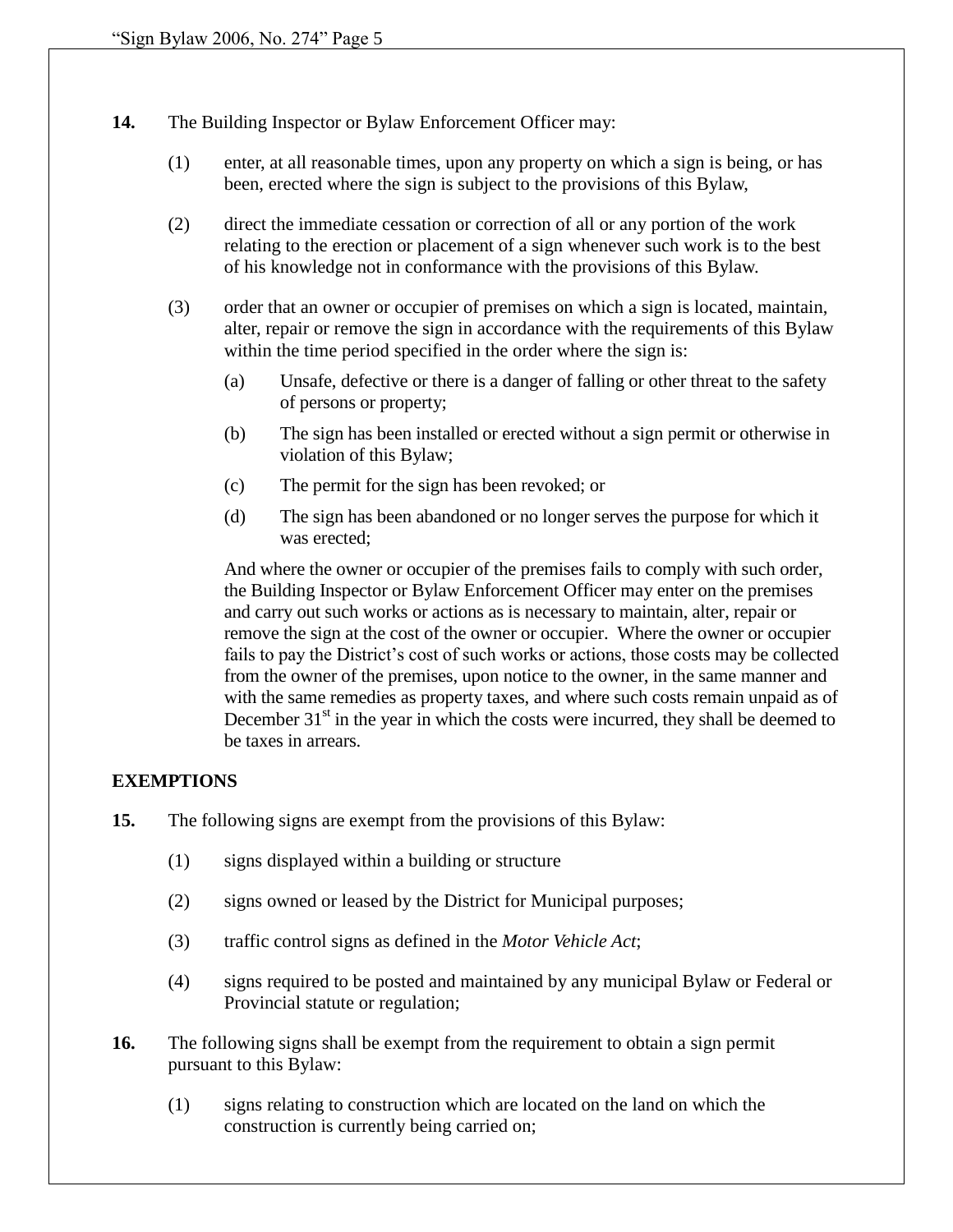- (2) notwithstanding Section 5, where a sign permitted by the Bylaw constitutes a structure requiring a permit under the Building Bylaw, a sign permit shall not be required in addition to the building permit.
- (3) real estate signs with a copy area not exceeding 1.0 square meter;
- (4) third party signs on benches located on public lands where the design and location of the bench has been approved by the District, and where the sign is displayed on the face of the backrest of the bench only and does not exceed 2.5 meters in length or 0.7 meters in height;
- (5) memorial plaques, cornerstones, historical tablets, and similar signs;
- (6) on-site directional signs, not exceeding 1.0 square meters in area, intended to facilitate the movement of pedestrians and vehicles on the property on which such signs are located;
- (7) emblems or insignia of any nation, a province or territory of Canada, or of any political, civic, philanthropic, cultural, educational or religious organization;
- (8) house numbers and name plates not exceeding 0.2 square meters in area for each dwelling unit;
- (9) political signs

## **PROHIBITIONS**

- **17.** Except as provided elsewhere in this Bylaw, the following are prohibited:
	- (1) flashing signs;
	- (2) signs located in or on a balcony or on a roof of a building;
	- (3) signs erected on or over a highway or District owned property, where such signs are not erected by or on behalf of the District.
- **18.** No sign shall be erected that in the opinion of the Building Inspector or Bylaw Enforcement Officer would interfere with the safe and efficient movement of vehicular or pedestrian traffic or the visibility of any traffic control device.
- **19.** Third party signs other than those identified in Section 15 are prohibited in all zones.
- **20.** No person shall park any vehicle or trailer on a street or other public property, or on private property so as to be visible form a street or public property, if the vehicle or trailer has attached thereto or located thereon any sign or device for the basic purpose of advertising products, services, or events located on the same or nearby property or any other premises.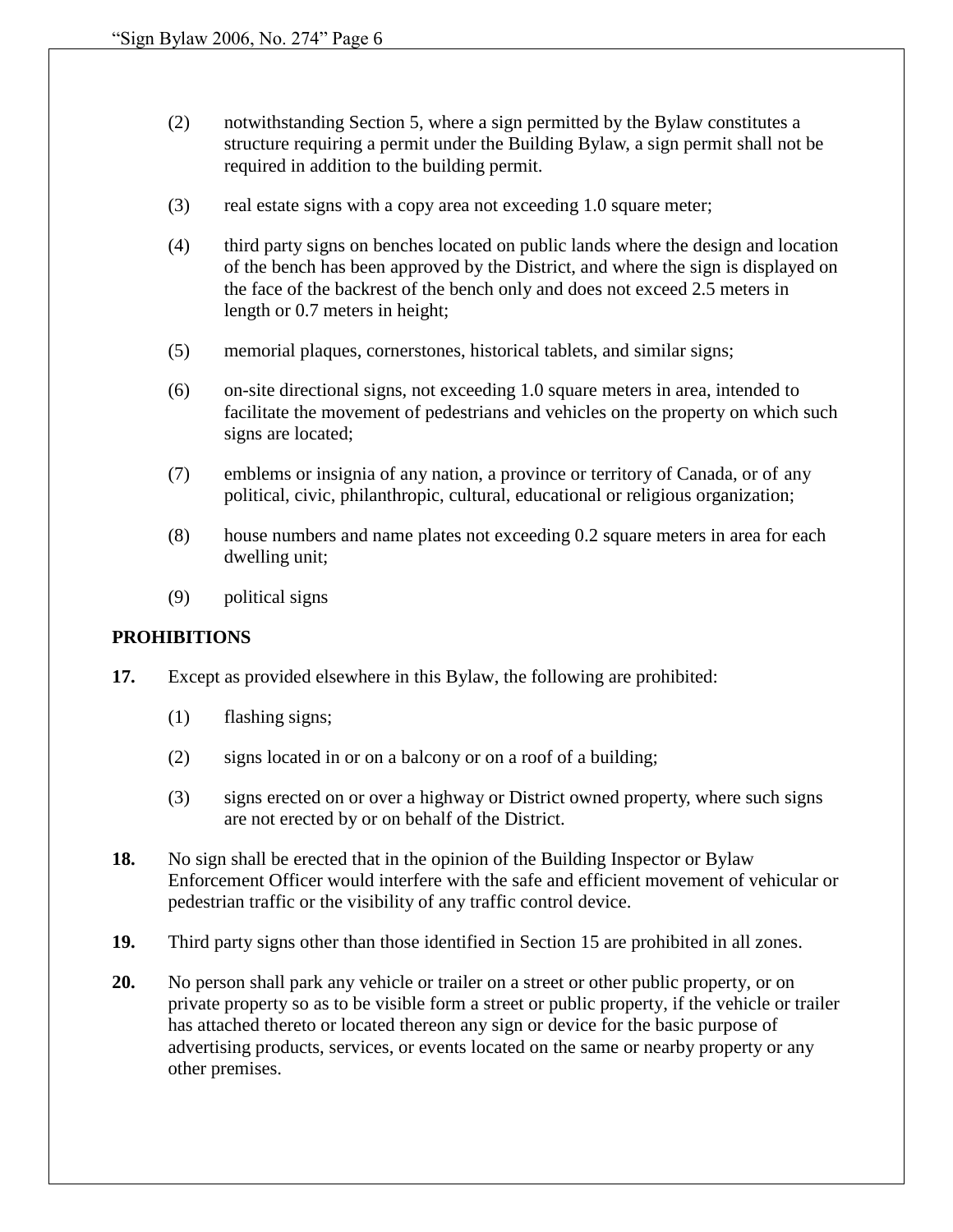# **GENERAL REQUIREMENTS**

**21.** The signs described herein shall conform to the requirements set out in the following table:

| <b>Sign</b>               | <b>Maximum Area</b><br>in Sq. Meters | <b>Permitted Zones</b>                  | <b>Permitted Type</b>                    |  |
|---------------------------|--------------------------------------|-----------------------------------------|------------------------------------------|--|
| Advertising               | 10.0                                 | Commercial<br>Industrial                | Facia,<br>Free Standing or<br>Projecting |  |
| Community<br>Activity     | 0.6                                  | All Zones                               | Facia or<br>Free Standing                |  |
| Community<br>Information  | None                                 | All Zones                               | Free Standing                            |  |
| Directional               | 0.4                                  | All Zones                               | Free Standing                            |  |
| Directory                 | 6.0                                  | All Zones                               | Free Standing                            |  |
| Home Occupation           | 0.2                                  | Residential                             | Facia or<br>Free Standing                |  |
| Home<br>Identification    | 0.1                                  | Residential                             | Facia or<br>Free Standing                |  |
| Political                 | 6.0                                  | Residential<br>Commercial<br>Industrial | Facia or<br>Free Standing                |  |
| Prohibition               | 0.6                                  | All Zones                               | Facia or<br>Free Standing                |  |
| <b>Public Building</b>    | 2.0                                  | All Zones                               | Facia or<br><b>Free Standing</b>         |  |
| <b>Real Estate</b>        | 3.0                                  | All Zones                               | Facia or<br>Free Standing                |  |
| <b>Scenic Route</b>       | None                                 | All Zones                               | Free Standing                            |  |
| Service and<br>Attraction | None                                 | All Zones                               | Free Standing                            |  |
| Tourist Area /<br>Region  | None                                 | All Zones                               | Free Standing                            |  |
| Travel<br>Info/InfoCentre | None                                 | All Zones                               | Free Standing                            |  |
| Warning                   | 2.0                                  | All Zones                               | Facia,<br>Free Standing or<br>Projecting |  |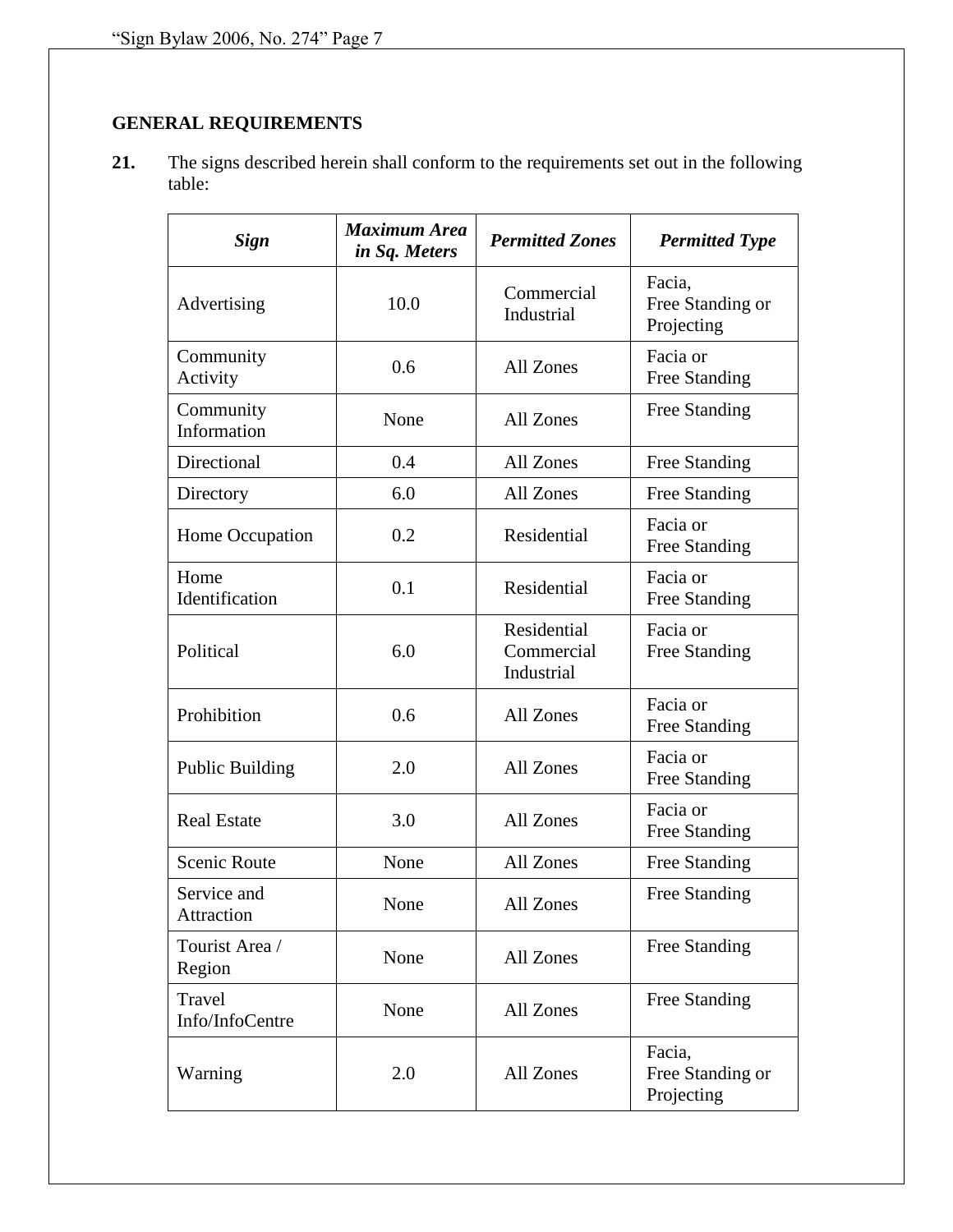- **22.** Notwithstanding Section 19 a sandwich board sign shall:
	- (1) not be located within .3m of a curb;
	- (2) not exceed .91m in height and .6m in width; and
	- (3) be located in such a manner as to provide 1.2m clearance from any other structure or thing so that a clear lane of travel for pedestrians and wheelchairs can be maintained;
- **23.** Where a clear lane of travel cannot be provided or maintained as per subsection 22.3 the placement of sandwich board signs are prohibited.
- **24.** Projecting signs shall not extend beyond the property line except in a commercial zone where an overhang not exceeding 1.0 meters is permitted onto a street, providing the projection is structurally sound, the overhang has a minimum vertical clearance of 2.6 meters from the adjacent street level, and the sign is not higher than the roof line of the building or structure to which it is attached.
- **25.** Facia signs shall not overhang more than 0.3 meters onto a street.
- **26.** Free standing signs shall not exceed a height of 10.0 meters from the adjacent ground level.
- **27.** Political signs shall not be erected more than 45 days prior to the election to which they relate, and shall be removed within 7 days after the election. The organization or candidate on behalf of whom such signs have been erected shall be responsible for their removal.
- **28.** Signs and sign structures shall be designed and constructed as provided for in this Bylaw and in the Building Bylaw to resist wind and seismic and dead loads.
- **29.** Illuminated signs shall be connected to an electrical circuit on the premises on which the signs are located and all electrical installations shall be approved by the Electrical Safety Branch of the Province of British Columbia.

## **CANOPY SIGNS**

- **30.** A sign attached to the underside of a canopy, roof overhang, or similar structure shall have a minimum vertical clearance of 2.6 meters from the adjacent street level.
- **31.** A sign affixed to a canopy face shall not extend beyond the horizontal or vertical face of the canopy, and shall not project more than 0.3 meters from the said face.
- **32.** Facia signs attached to a building wall shall not extend beyond the horizontal or vertical face of the wall, and shall not project more than 0.3 meters from the said wall.
- **33.** Under no circumstances shall a sign project into the traveled portion of the street.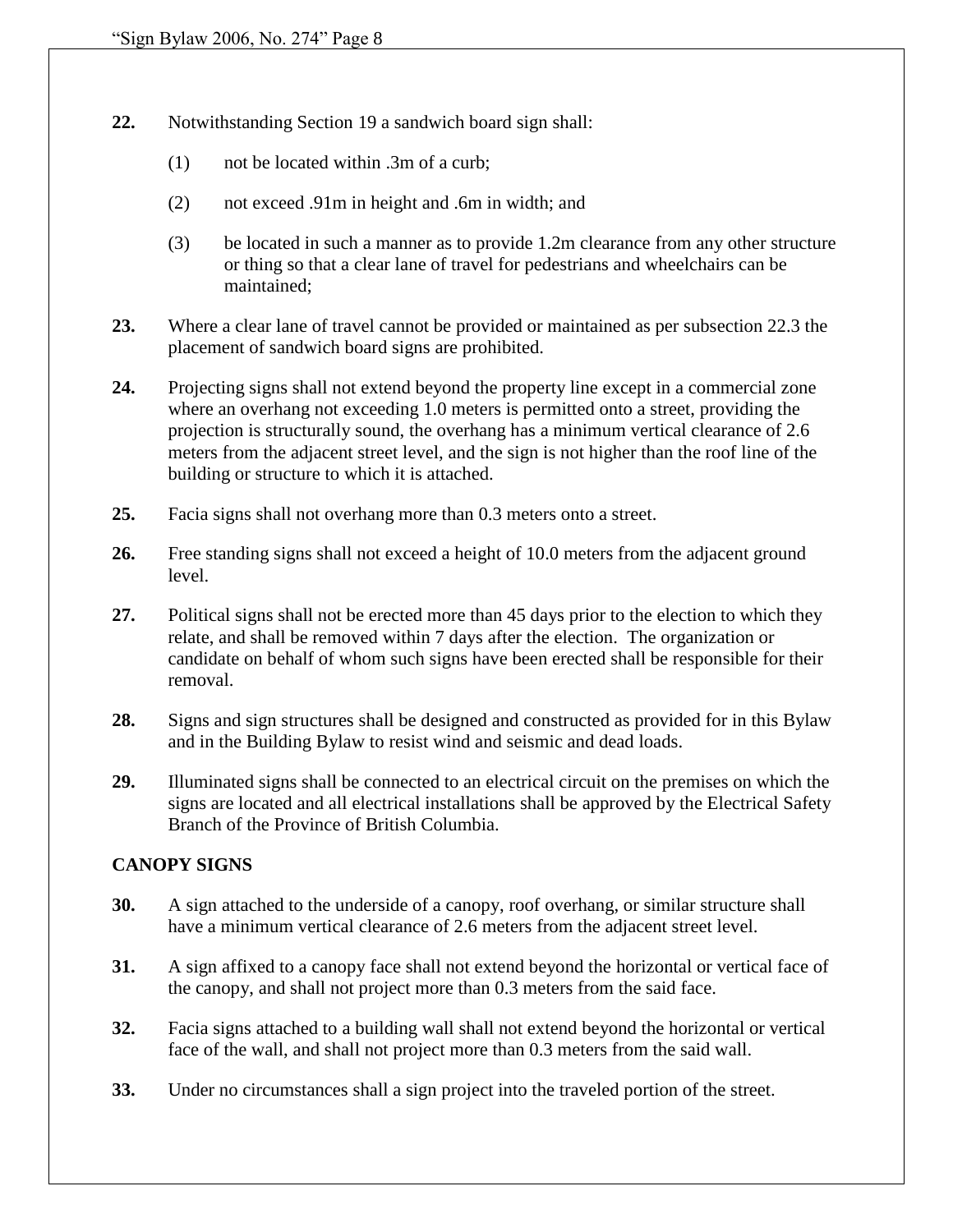#### **RESPONSIBILITIES OF OWNERS**

- **34.** Every owner shall ensure the removal of any sign erected on his property when the purpose of the sign or the message thereon is no longer applicable.
- **35.** Every owner shall ensure that all signs erected on their property are constructed and maintained in a safe and secure manner to avoid the risk of injury to any person or damage to any property. This shall include the cleaning or repainting of a sign structure at least once in each calendar year.
- **36.** Neither the granting of a sign permit, not the acceptance of plans and specification, or any inspection which may be made by the Building Inspector, shall relieve the owner from the responsibility for fully complying with the requirements of this Bylaw, the Building Bylaw if applicable, and any conditions attached to the sign permit.
- **37.** Approval of a sign permit does not relieve the owner of responsibility in the event of accident or death resulting from the existence of said sign.

#### **MUNCIPAL TICKET INFORMATION PROVISIONS**

- **38.** This Bylaw is designated pursuant to Section 264 of the *Community Charter,* as a bylaw that may be enforced by means of a ticket in the form prescribed.
- **39.** Bylaw Enforcement Officers, Building Inspector and members of the RCMP are designated to enforce this bylaw by means of a ticket pursuant to Section 264 of the *Community Charter.*
- **40.** The words or expressions listed in Schedule "B" of this bylaw in the "Offence" column are authorized to be used on a ticket pursuant to Section 264(1)(c) of the *Community Charter* to designate an offence against the respective section of this bylaw appearing opposite in the "Section" column. The amounts appearing in the "Fine" column are the fines set pursuant to Section 265 of the *Community Charter* for contravention of the respective section of this Bylaw appearing opposite in the section column.
- **41.** The Bylaw Enforcement Officer shall refer every disputed ticket to the Provincial Court for a hearing.

## **OFFENCES AND PENALTIES**

- **42.** Any person who violates any of the provisions of this bylaw, or who suffers or permits any act or thing to be done in contravention of this bylaw, or who neglects to do or refrains from doing any act or thing which is required to be done by any of the provisions of this bylaw, shall be deemed to have violated the provisions of this bylaw and shall be liable to penalties hereby imposed. Each day that such violation is permitted to continue shall be a separate offence.
- **43.** Every person who violates any of the provisions of this bylaw shall, upon summary conviction thereof, be liable to a penalty of not less than \$100.00 (one hundred dollars) nor more than \$10,000.00 (ten thousand dollars), as provided under the *Offence Act*.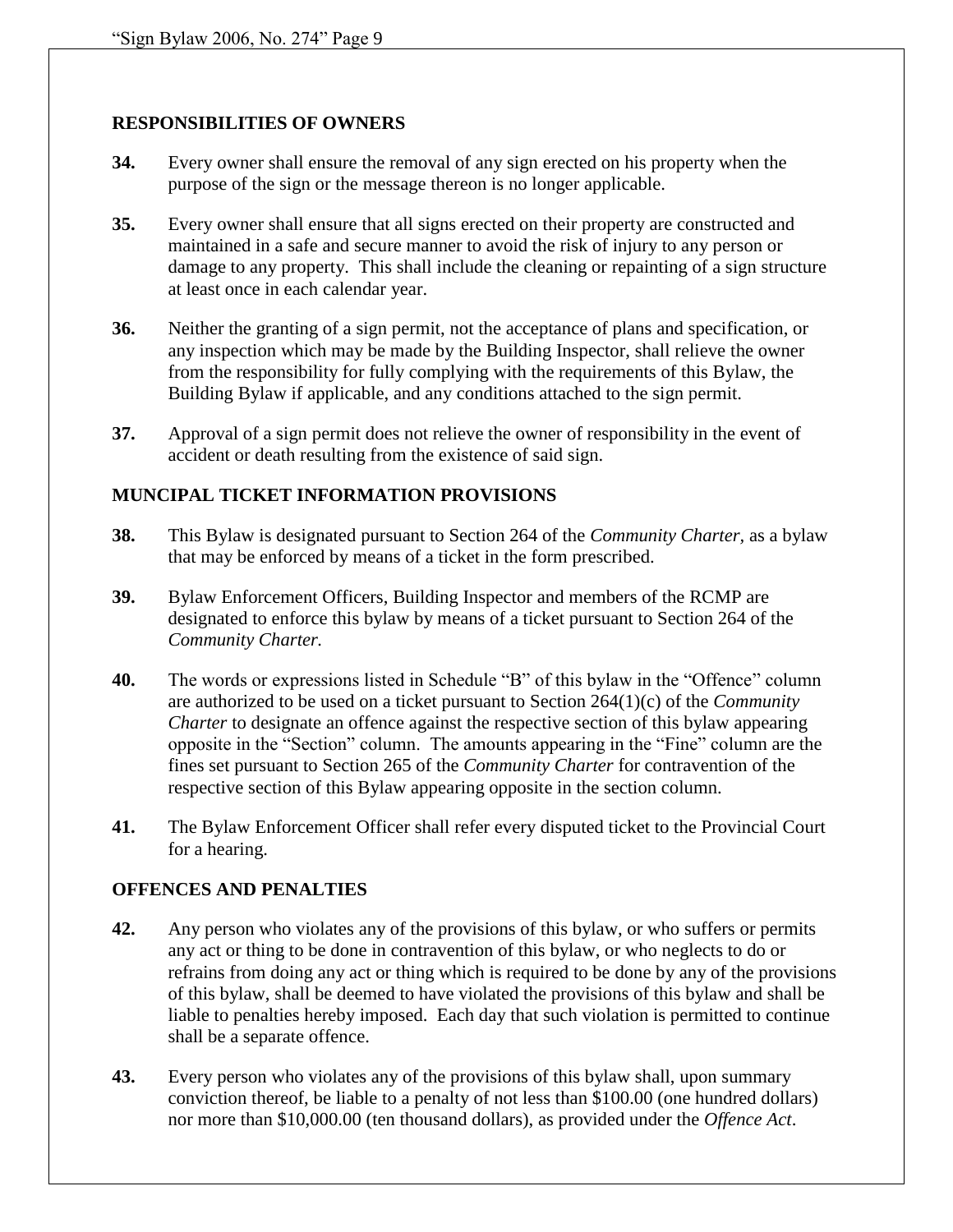**44.** If action is taken pursuant to this bylaw, expenses may be recovered, together with costs and interest, in the same manner as municipal taxes.

#### **SEVERABILITY CLAUSE**

**45.** If any provision of this Bylaw is determined by a court of competent jurisdiction to be unlawful or unenforceable, that provision shall be severed from this Bylaw and shall not affect the validity of any remaining provision of this Bylaw.

READ A FIRST TIME on the 5th day of September, 2006.

READ A SECOND TIME on the  $5<sup>th</sup>$  day of September, 2006.

AMENDED AND READ A THIRD TIME on the  $4<sup>th</sup>$  day of December, 2006.

FINALLY PASSED AND ADOPTED on the 18<sup>th</sup> day of December, 2006.

"C. Roshard"

Mayor

"G. Loyer"

Corporate Officer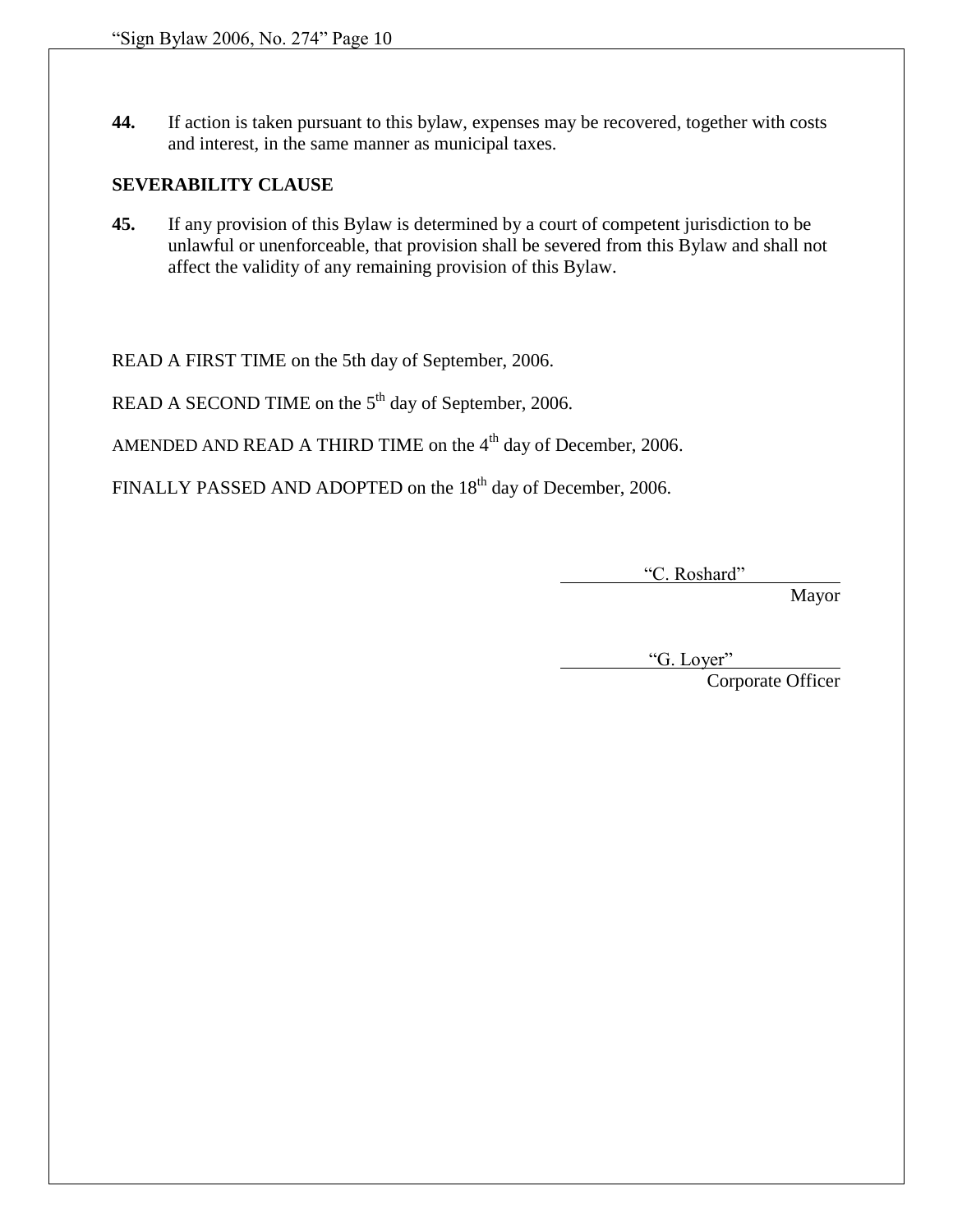|                                                          | <b>District of Lillooet</b>                                                                                                                                                                                                                                                 |                        |                                                                                                   |
|----------------------------------------------------------|-----------------------------------------------------------------------------------------------------------------------------------------------------------------------------------------------------------------------------------------------------------------------------|------------------------|---------------------------------------------------------------------------------------------------|
|                                                          | "Sign Bylaw 2006, No. 274"<br>Schedule "A"                                                                                                                                                                                                                                  |                        |                                                                                                   |
|                                                          | <b>APPLICATION FOR A SIGN PERMIT</b>                                                                                                                                                                                                                                        |                        |                                                                                                   |
|                                                          | Name of Applicant                                                                                                                                                                                                                                                           |                        |                                                                                                   |
|                                                          |                                                                                                                                                                                                                                                                             |                        |                                                                                                   |
|                                                          |                                                                                                                                                                                                                                                                             |                        |                                                                                                   |
|                                                          | Type of sign: Projecting [__] Facia [__]<br>Free Standing [__] Hluminated [__]                                                                                                                                                                                              |                        |                                                                                                   |
|                                                          |                                                                                                                                                                                                                                                                             |                        |                                                                                                   |
|                                                          | Sign will project: _________ metres beyond the building face.<br>Sign will project: _________ metres beyond the property line.                                                                                                                                              |                        |                                                                                                   |
|                                                          | Vertical clearance from bottom of sign to street level will be _________ metres.                                                                                                                                                                                            |                        |                                                                                                   |
| Date: $\frac{1}{\sqrt{1-\frac{1}{2}} \cdot \frac{1}{2}}$ |                                                                                                                                                                                                                                                                             | Signature of Applicant |                                                                                                   |
|                                                          |                                                                                                                                                                                                                                                                             |                        |                                                                                                   |
|                                                          | Note: Sandwich Board Sign Indemnity - see next page                                                                                                                                                                                                                         |                        |                                                                                                   |
| <b>SKETCH PLAN</b>                                       |                                                                                                                                                                                                                                                                             |                        |                                                                                                   |
|                                                          | the sign message must be provided in a clear and legible manner.                                                                                                                                                                                                            |                        | A scaled sketch plan of the proposed sign, including the text or other material to be included in |
| (for District Use Only below this line)                  |                                                                                                                                                                                                                                                                             |                        |                                                                                                   |
| <b>SIGN PERMIT</b>                                       |                                                                                                                                                                                                                                                                             |                        |                                                                                                   |
|                                                          | This permit is issued on the basis of the information provided in the application and<br>accompanying sketch plan, and on the condition that the proposed sign will comply with all<br>requirements of the Sign Bylaw and any applicable requirement of the Building Bylaw. |                        |                                                                                                   |
| $, 20$ .                                                 | Receipt of the \$100.00 permit fee is acknowledged, and this permit is issued on:                                                                                                                                                                                           |                        |                                                                                                   |
|                                                          |                                                                                                                                                                                                                                                                             |                        | Bylaw Enforcement Officer / Building Inspector                                                    |
|                                                          |                                                                                                                                                                                                                                                                             |                        |                                                                                                   |

*Note: A sign permit is void if construction of the sign is not completed within 6 months of the date on which the permit was issued.*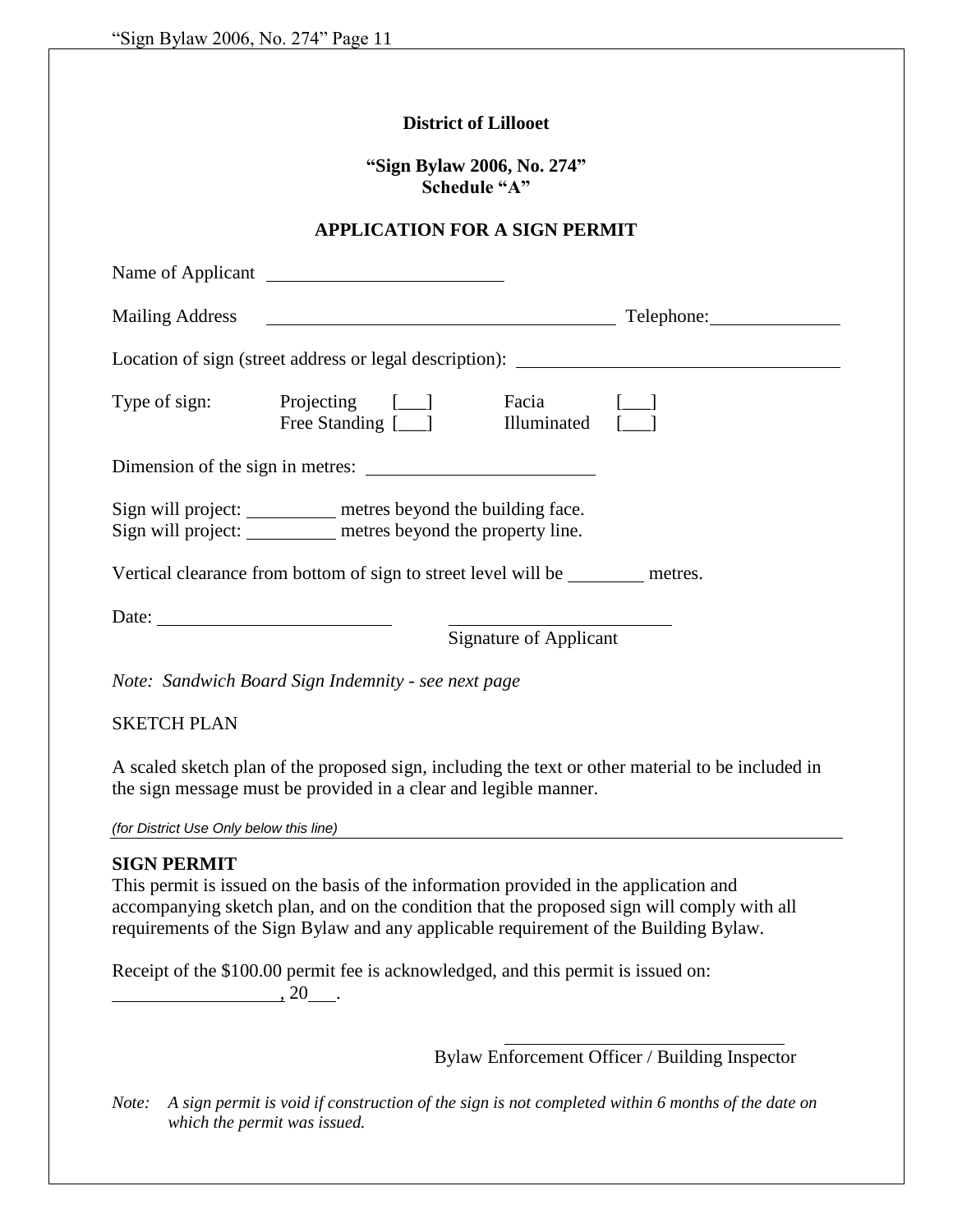## **"Sign Bylaw 2006, No. 274" Schedule "A"**

#### **APPLICATION FOR A SIGN PERMIT (continued)**

#### **Sandwich Board Sign Indemnity**

**1.** In the event that this permit authorizes placement of a sandwich board sign, the permit holder agrees, in consideration for being able to place a sign on public property, to:

- (1) indemnify and hold harmless the District of Lillooet and its officers, employees, elected officials and agents from and against any and all actions, causes of action, claims, losses and damages arising at any time in any way related to the issuance of this permit or the placement, existence or maintenance of said sign;
- (2) add the District of Lillooet as a named insured on their liability insurance;
- (3) incorporate a clause in their insurance that prohibits the cancellation of the District of Lillooet as a named insured without the municipality receiving proper notification.
- (4) provide proof of the District as a named insured to the satisfaction of the Treasurer.
- (5) recognize that the cancellation of the District as a named insured invalidates this sign permit and provides authorization for the municipality to remove said sandwich board without notice.

\_\_\_\_\_\_\_\_\_\_\_\_\_\_\_\_\_\_\_\_\_\_\_ Applicants Signature